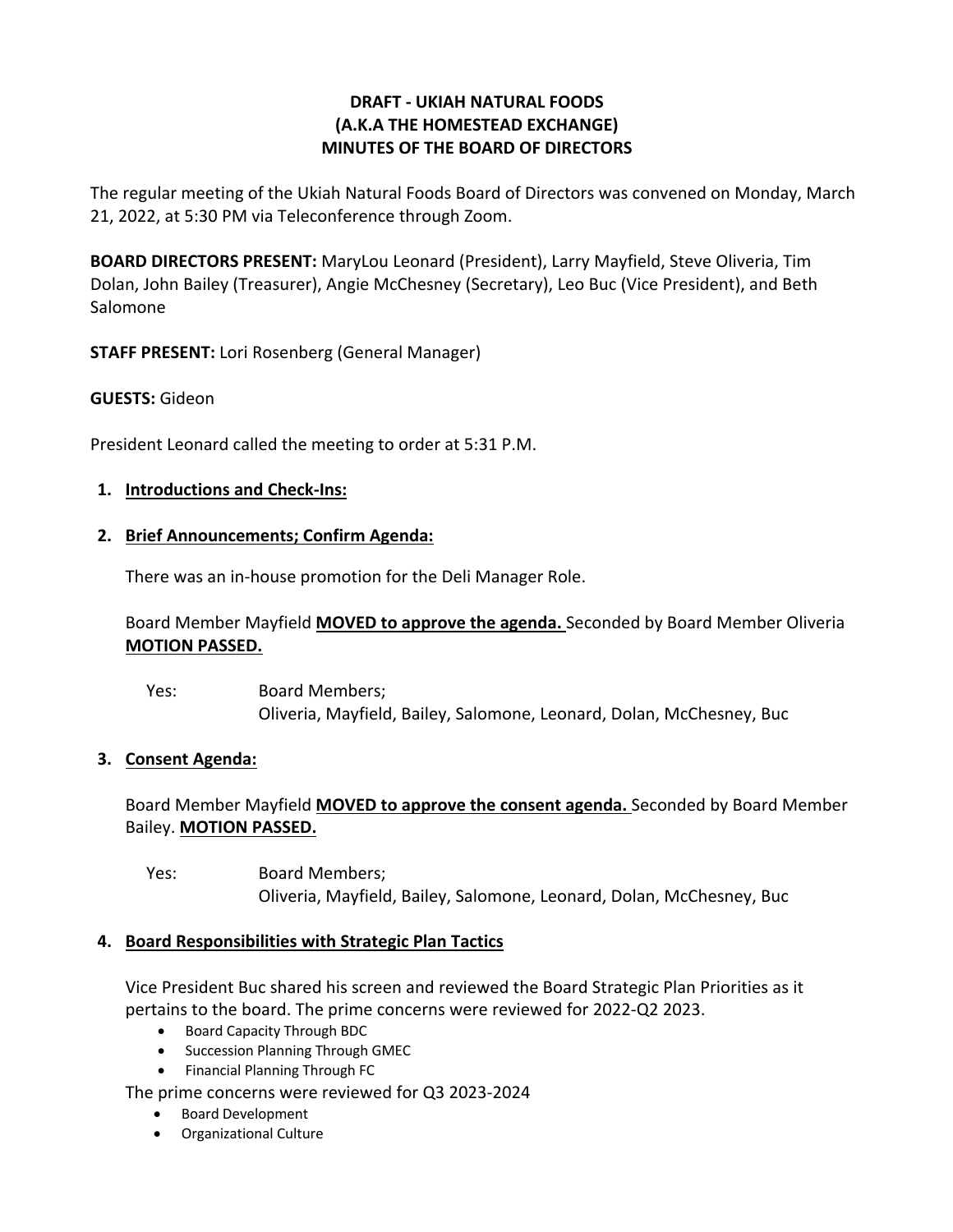The prime concern areas will be addressed when new committee assignments are made.

GM Rosenberg stated the BDC is looking at drafting a nomination policy for elections.

### **5. GM Report:**

GM Rosenberg stated that there are highlighted items within the report and inquired if there were any questions.

Board Member Salomone inquired about sales numbers for the St. Patrick's Day sale. GM Rosenberg stated that they sold out and she didn't have those numbers and that prices on some items had to be raised due to cost of goods.

Board Member Bailey stated that there is a big jump from double digits to triple within the GM report. GM Rosenberg stated that with the food it tends to fluctuate with those numbers.

GM Rosenberg stated that the credit card savings will be huge with the new system.

### **6. ORC Grants Recommendation**

Board Member Oliveria stated that there were only five people that applied and that was surprising but made it easier to spend the money, as there is only \$4,600. One application was denied as they didn't have a 501C (3). The following organizations will receive in grants.

- RCS  $$1,000$
- Potter Valley Tribe \$1,100
- UVA \$1,500
- Willits Seniors Inc \$1,000

The above was approved by the Board.

### **7. Member Expulsion Update**

GM Rosenberg stated that another member received his letter and has not reached out to the board. The member will receive his shares back.

### **8. Strategic Plan w/tactics updates**

GM Rosenberg stated that the revised tactics have been submitted to the board.

Vice President Buc **MOVED to accept managements tactics as presented for year.** Seconded by Board Member Mayfield. **MOTION PASSED.** 

Yes: Board Members; Oliveria, Mayfield, Bailey, Salomone, Leonard, Dolan, McChesney, Buc